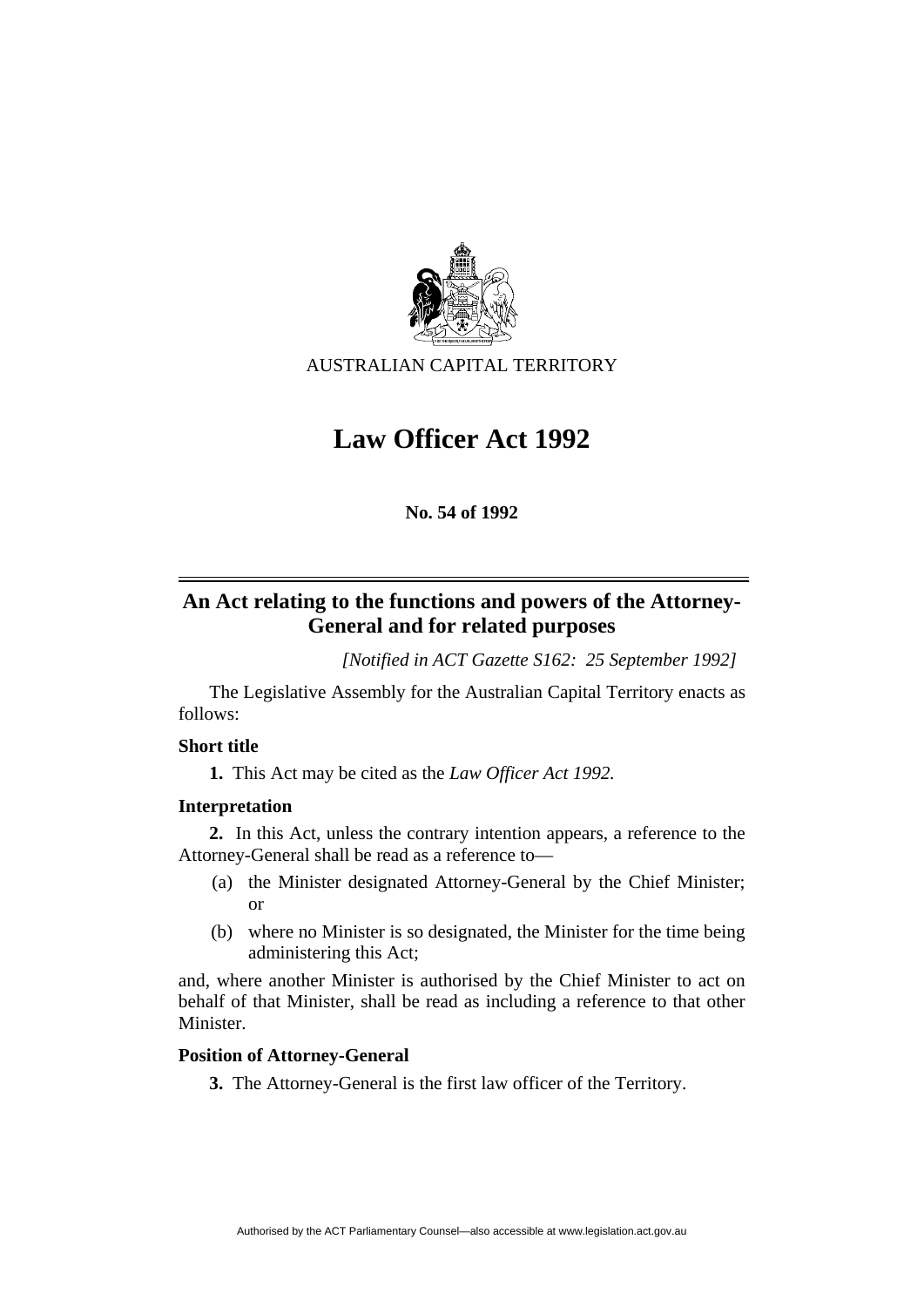#### **Functions**

**4. (1)** The functions of the Attorney-General are—

- (a) to be the chief legal representative of—
	- (i) the Crown in right of the Territory; and
	- (ii) the Territory;
- (b) to be the principal legal adviser to the Territory;
- (c) to have responsibility for the administration of law and justice in the Territory;
- (d) to institute and conduct litigation on behalf of—
	- (i) the Crown in right of the Territory;
	- (ii) the Territory;
	- (iii) a Minister; or
	- (iv) a person suing or being sued on behalf of the Territory;
- (e) functions that are conferred on the Attorney-General by another Act; and
- (f) such other functions as are prescribed.

**(2)** The Attorney-General has the power to do all things necessary or convenient to be done in connection with the performance of his or her functions.

#### **Additional powers of the Attorney-General**

**5.** Subject to any other law of the Territory, the Attorney-General has, in relation to the Territory, the traditional powers, duties, prerogatives and privileges of the Attorneys-General of the States.

#### **Amendment of** *Audit Act 1989*

**6.** Section 23 of the *Audit Act 1989* is amended by omitting "Chief Minister" (twice occurring) and substituting "Attorney-General".

#### **Amendment of** *Legal Practitioners Act 1970*

**7.** Section 6B of the *Legal Practitioners Act 1970* is amended—

- **(a)** by omitting from subsection (1) "and of the Solicitor-General"; and
- **(b)** by omitting from subsection (1) "for the Commonwealth or" (twice occurring).